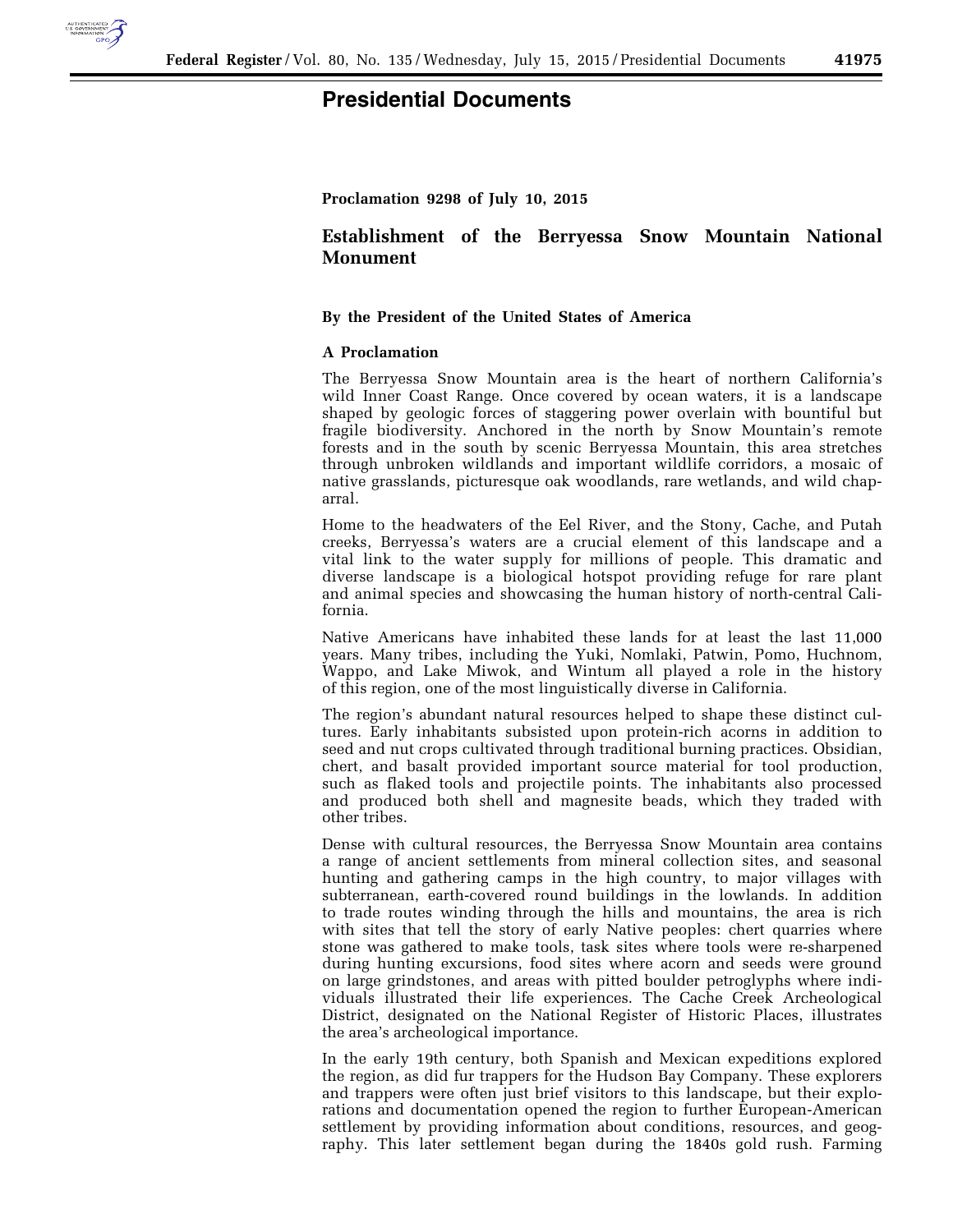in the region was limited due to the difficult terrain and soils, while cattle and sheep ranching were much more profitable.

From the mid to late 1800s, many small sawmills operated within the forests of the area. The restored 1860s-era Nye homestead cabin, the historic Prather Mill, and remnants of associated railroad logging operations are tangible reminders of these historic uses. Around the turn of the 20th century, the mineral-laden waters and hot springs of the area attracted visitors to resorts and spas advertising their therapeutic benefits. Remains of the foundations of the mineral spring resorts at Bartlett Springs can be spotted by observant visitors today.

Native populations were displaced by the European-American settlement and development of the region in the early to mid-1800s. Many traditional hunting and gathering grounds were converted to grazing and logging and new diseases brought into the area spread to the Native people, greatly impacting the local Native populations and pushing them off of their homelands. Nevertheless, the region's landscape and resources retain deep cultural significance for modern Native communities, including roughly two dozen federally recognized tribes.

The Berryessa Snow Mountain area tells a dynamic geologic story. A relic of ancient times, scientists theorize that Snow Mountain formed as an underwater mountain during the Jurassic Period, 145–199 million years ago. Much of the region is prone to landslides due to weak and pervasively fractured rock, resulting in a diverse topography, including sag ponds and springs, with important values for wildlife and plants. The seismically active Bartlett Springs fault zone has remarkable features including hot springs and geologic outliers with marine invertebrate fossils dating to the Cretaceous Period and Cenozoic Era. The area has two important tension-crack caves, likely also created by landslides. These are classified as significant under the Federal Cave Resources Protection Act of 1988 and provide habitat for the Townsend's big-eared bat.

Rising from near sea-level in the south to over 7,000 feet in the mountainous north, and stretching across 100 miles and dozens of ecosystems, the area's species richness is among the highest in California. This internationally recognized biodiversity hotspot is located at the juncture between California's Klamath, North Coast, and Sacramento Vallejo ecoregions and provides vital habitat and migration corridors for diverse wildlife, including several endemic plant and animal species.

The Berryessa Snow Mountain area is notable for its significant concentration of serpentine soils arising from frequent seismic activity and influence from ancient oceans. Serpentine, California's State rock, is formed from the clashing, subduction, and rising of massive geologic forces, and can be found in significant quantity in the area. These soils lack the nutrients most plants need and often contain heavy metals toxic to many plants, resulting in plants that are unique and endemic to this region. Serpentine outcrops in the area have been the subject of a great deal of botanical, ecological, and evolutionary research, and hold promise for future scientific explorations. Many serpentine plants are listed as rare, sensitive, or threatened under Federal or State law. Examples are: the endemic bent-flowered fiddleneck and brittlescale, the Brewer's jewelflower, Purdy's fringed onion, musk brush, serpentine sunflower, bare monkeyflower, Indian Valley brodiaea, Red Mountain catchfly, and Snow Mountain buckwheat, along with numerous other herbs such as the Lake County stonecrop, coastal bluff morning glory, Cobb Mountain lupine, Contra Costa goldfields, and Napa western flax. There are also plant species that are near-endemics and almost entirely restricted to serpentine soils, such as MacNab cypress, leather oak, swamp larkspur, and Purdy's fritillary.

The Berryessa Snow Mountain area is replete with wild and unique landscapes and climatic micro-regions. These include Cedar Roughs, an important refuge for black bear and a 3,000-acre stand of endemic Sargent's cypress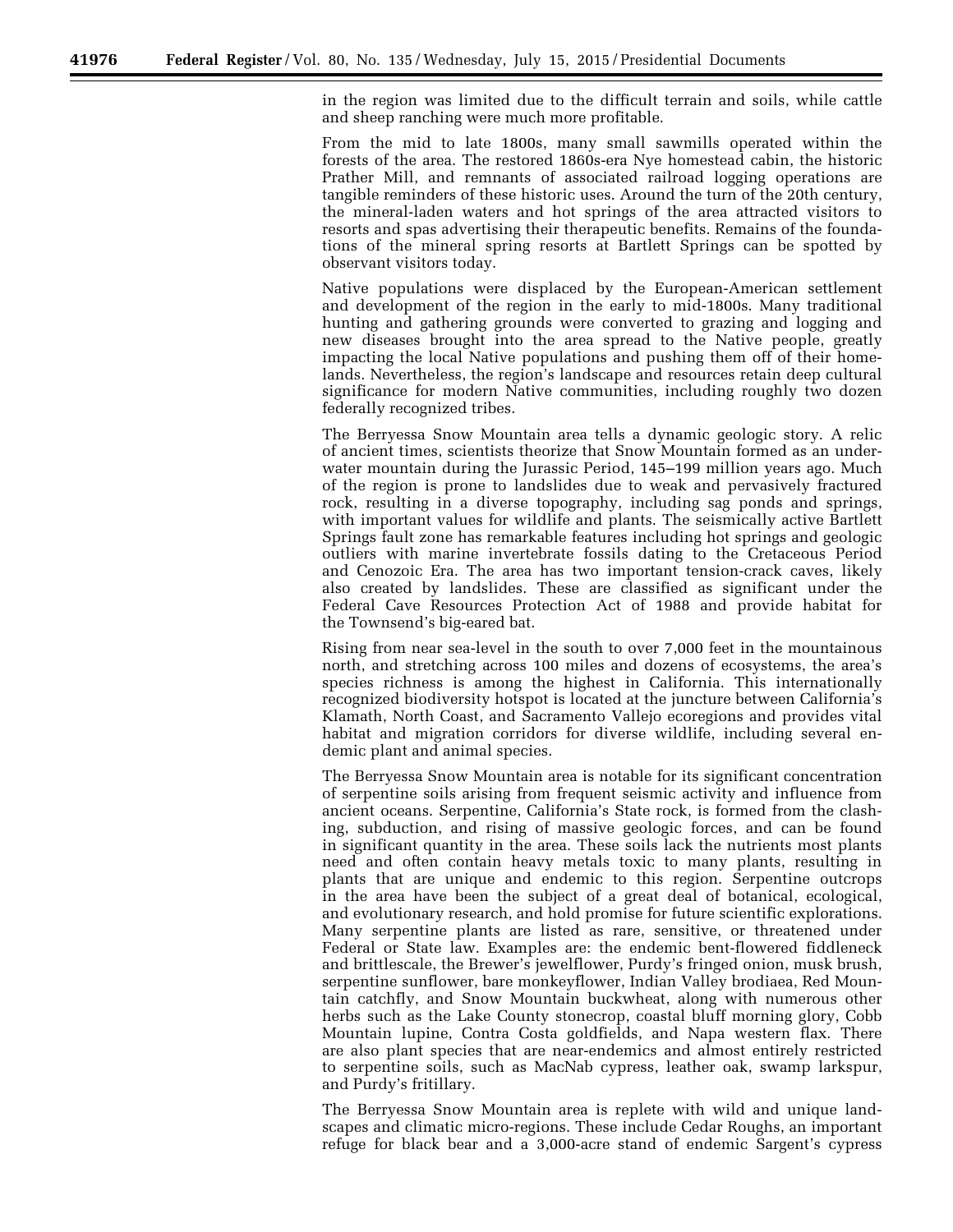trees. Cache Creek, a California Wild and Scenic River, provides an exceptional, intact riparian habitat and one of the largest wintering populations of bald eagles in the State. Remnants of the grassland prairies that once covered much of interior California still exist at Upper Cache Creek, where there are stands of native grasses with creeping wild rye and meadow barley, and some smaller relict patches of upland bunchgrass.

The 6,000-foot Goat Mountain is home to highly unusual plant assemblages that have created one of the most diverse butterfly regions in California. The Hale Ridge Research Natural Area hosts an important stand of knobcone pine. The ecological sky island of the 7,000-foot Snow Mountain serves as important habitat to a number of key plant and animal species.

The headwaters of the Bear Creek Watershed are a particularly excellent example of the area's serpentinite-based endemism and biodiversity with over 450 plant species, including a magnificent array of wildflowers, along with cypress, manzanita, and willow. Nearly half of California's 108 species of dragonfly and damselfly are found here, as well as 16 reptiles and amphibians, 6 rare insects, and 80 species of butterflies. This area has been an important focus of scientific studies on climate change, including studies of range shifts and isolated populations of species during Pleistocene changes in climate, and on post-fire succession.

The Berryessa Snow Mountain area's wide variety of elevations, many streams, ponds, and rivers as well as diverse plant communities provide excellent habitat for fish, wildlife, and amphibians. The streams and creeks in the Berryessa Snow Mountain area have served as centers for scientific research on hydrology and riparian ecosystems for decades. The riparian habitat linking the Sacramento River, Putah Creek, and Cache Creek provides a home for native birds such as the spotted sandpiper and the rare tricolored blackbird.

Waterways in the area harbor several native fish, including Pacific lamprey, western brook lamprey, rainbow trout, California roach, Sacramento pikeminnow, speckled dace, hardhead minnow, Clear Lake hitch, Sacramento sucker, and prickly and riffle sculpins. The area also provides historic habitat for coastal chinook salmon, Northern California steelhead, and California Central Valley steelhead.

Ponds and seeps throughout the area provide rare aquatic habitat for important plants like eelgrass pondweed, few-flowered navarretia, marsh checkerbloom, and Boggs Lake hedge-hyssop. This aquatic habitat is also home to amphibious species like the foothill yellow-legged frog, California red-legged frog, California newt, Pacific tree frog, western toad, and the northwestern pond turtle.

Numerous reptiles live in the Berryessa Snow Mountain area, including the St. Helena mountain king snake, western fence lizard, western skink, western whiptail, alligator lizard, gopher snake, common king snake, rubber boa, common garter snake, western terrestrial garter snake, western aquatic garter snake, and the northern Pacific rattlesnake.

Many large and small mammals co-exist in this diverse landscape, such as Tule elk, bobcats, mountain lions, black bears, mule deer, beaver, river otter, Pacific fishers, American badgers, Humboldt martens, and the San Joaquin pocket mouse. Most of the animal species in the area have special State or Federal status as sensitive, at-risk or threatened.

Raptors such as burrowing owls, prairie falcon, peregrine falcon, northern goshawk, and bald and golden eagles live and hunt throughout the upland areas. The Berryessa Snow Mountain area also serves as an important migratory corridor for neotropical birds and is home to a plethora of bat and insect species, including the threatened valley elderberry longhorn beetle and the vulnerable pallid bat, western sulphur butterfly, gray marble butterfly, Muir's hairstreak, and Lindsay's skipper.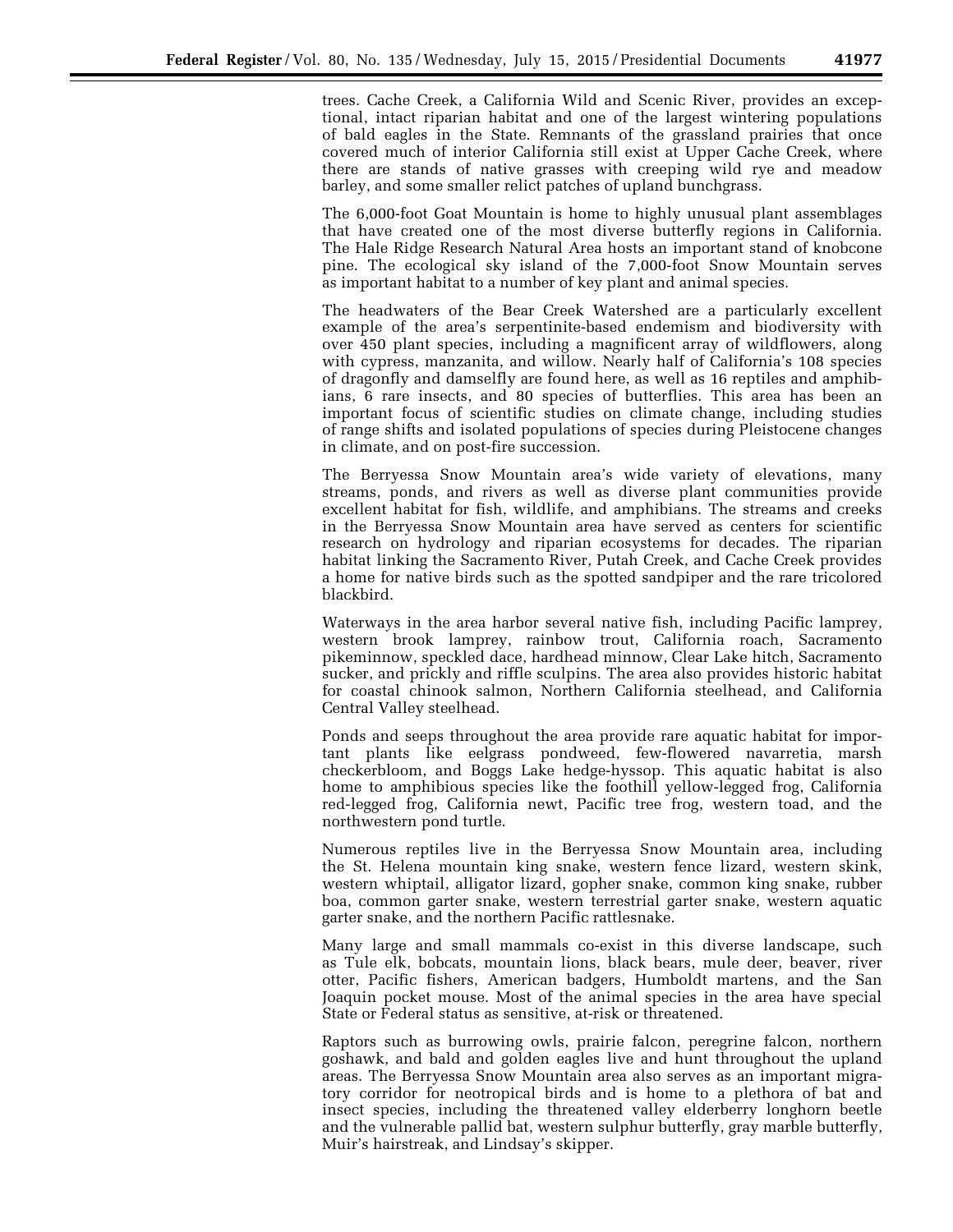The protection of the Berryessa Snow Mountain area will preserve its prehistoric and historic legacy and maintain its diverse array of scientific resources, ensuring that the prehistoric, historic, and scientific values remain for the benefit of all Americans. Today, the area is important for ranching and also provides outdoor recreation opportunities, including hunting, fishing, hiking, mountain biking, and horseback riding to a burgeoning population center.

WHEREAS, section 320301 of title 54, United States Code (known as the ''Antiquities Act''), authorizes the President, in his discretion, to declare by public proclamation historic landmarks, historic and prehistoric structures, and other objects of historic or scientific interest that are situated upon the lands owned or controlled by the Federal Government to be national monuments, and to reserve as a part thereof parcels of land, the limits of which shall be confined to the smallest area compatible with the proper care and management of the objects to be protected;

WHEREAS, it is in the public interest to preserve the objects of scientific and historic interest on the lands of the Berryessa Snow Mountain area;

NOW, THEREFORE, I, BARACK OBAMA, President of the United States of America, by the authority vested in me by section 320301 of title 54, United States Code, hereby proclaim the objects identified above that are situated upon lands and interests in lands owned or controlled by the Federal Government to be the Berryessa Snow Mountain National Monument (monument) and, for the purpose of protecting those objects, reserve as part thereof all lands and interests in lands owned or controlled by the Federal Government within the boundaries described on the accompanying map, which is attached to and forms a part of this proclamation. These reserved Federal lands and interests in lands encompass approximately 330,780 acres. The boundaries described on the accompanying map are confined to the smallest area compatible with the proper care and management of the objects to be protected.

All Federal lands and interests in lands within the boundaries described on the accompanying map are hereby appropriated and withdrawn from all forms of entry, location, selection, sale, or other disposition under the public land laws or laws applicable to the U.S. Forest Service, from location, entry, and patent under the mining laws, and from disposition under all laws relating to mineral and geothermal leasing, other than by exchange that facilitates the remediation, monitoring, or reclamation of historic mining operations under applicable law or otherwise furthers the protective purposes of the monument.

The establishment of the monument is subject to valid existing rights. If the Federal Government acquires any lands or interests in lands not owned or controlled by the Federal Government within the boundaries of the monument, such lands and interests in lands shall be reserved as a part of the monument, and objects identified above that are situated upon those lands and interests in lands shall be part of the monument, upon acquisition of ownership or control by the Federal Government.

The Secretary of Agriculture and the Secretary of the Interior (Secretaries) shall manage the monument through the U.S. Forest Service (USFS) and the Bureau of Land Management (BLM), pursuant to their respective applicable legal authorities, to implement the purposes of this proclamation. The USFS shall manage that portion of the monument within the boundaries of the National Forest System (NFS), and BLM shall manage the remainder of the monument. The lands administered by USFS shall be managed as part of the Mendocino National Forest. The lands administered by BLM shall be managed as a unit of the National Landscape Conservation System, pursuant to applicable legal authorities.

For purposes of protecting and restoring the objects identified above, the Secretaries shall jointly prepare a management plan for the monument and shall promulgate such regulations for its management as deemed appropriate.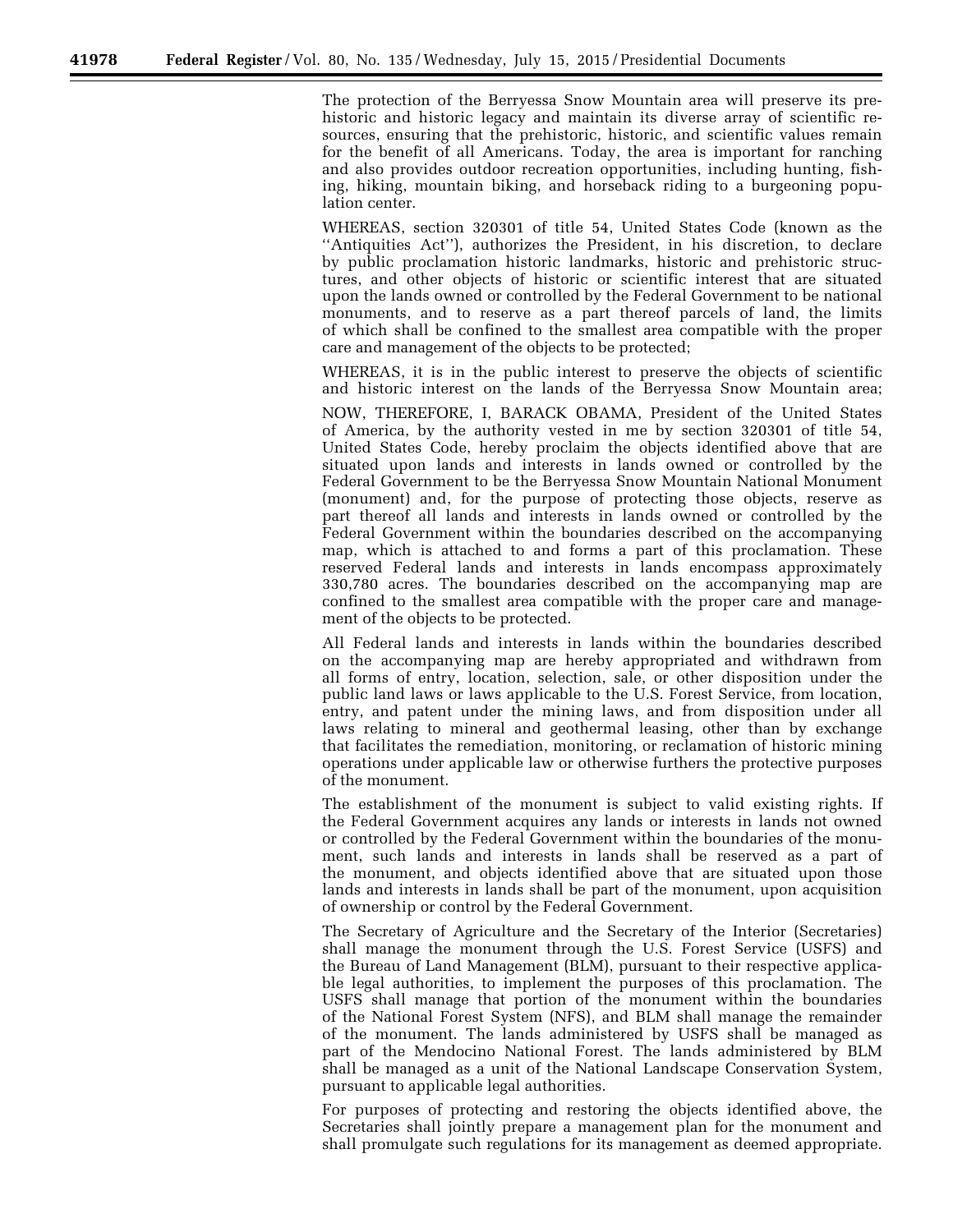In developing any management plans and any management rules and regulations governing NFS lands within the monument, the Secretary of Agriculture, through USFS, shall consult with the Secretary of the Interior through BLM. The Secretaries shall provide for public involvement in the development of the management plan including, but not limited to, consultation with tribal, State, and local governments. In the development and implementation of the management plan, the Secretaries shall maximize opportunities, pursuant to applicable legal authorities, for shared resources, operational efficiency, and cooperation.

In managing the monument, the Secretaries may authorize activities or uses related to remediation, monitoring, and reclamation of mining sites and to provide for the beneficial public use of water associated with reclamation of such sites, consistent with the care and management of the objects identified above.

Except for emergency or authorized administrative purposes, motorized and mechanized vehicle use in the monument shall be allowed only on roads and trails designated for such use, consistent with the care and management of the objects identified above.

Nothing in this proclamation shall be deemed to enlarge or diminish the rights of any Indian tribe. The Secretaries shall, to the maximum extent permitted by law and in consultation with Indian tribes, ensure the protection of Indian sacred sites and traditional cultural properties in the monument and provide access by members of Indian tribes for traditional cultural and customary uses, consistent with the American Indian Religious Freedom Act (42 U.S.C. 1996) and Executive Order 13007 of May 24, 1996 (Indian Sacred Sites).

Laws, regulations, and policies followed by USFS or BLM in issuing and administering grazing permits or leases on lands under their jurisdiction shall continue to apply with regard to the lands in the monument, consistent with the care and management of the objects identified above.

Nothing in this proclamation shall be construed to alter the valid existing water rights of any party, including the United States. This proclamation does not reserve water as a matter of Federal law.

Nothing in this proclamation shall preclude low level overflights of military aircraft, the designation of new units of special use airspace, the use or establishment of military flight training routes over the lands reserved by this proclamation, or related military uses, consistent with the care and management of the objects to be protected.

Nothing in this proclamation shall be deemed to enlarge or diminish the jurisdiction of the State of California, including its jurisdiction and authority with respect to fish and wildlife management.

Nothing in this proclamation shall be construed to alter the authority or responsibility of any party with respect to emergency response activities within the monument, including wildland fire response.

Nothing in this proclamation shall be deemed to revoke any existing withdrawal, reservation, or appropriation; however, the monument shall be the dominant reservation.

Warning is hereby given to all unauthorized persons not to appropriate, injure, destroy, or remove any feature of the monument and not to locate or settle upon any of the lands thereof.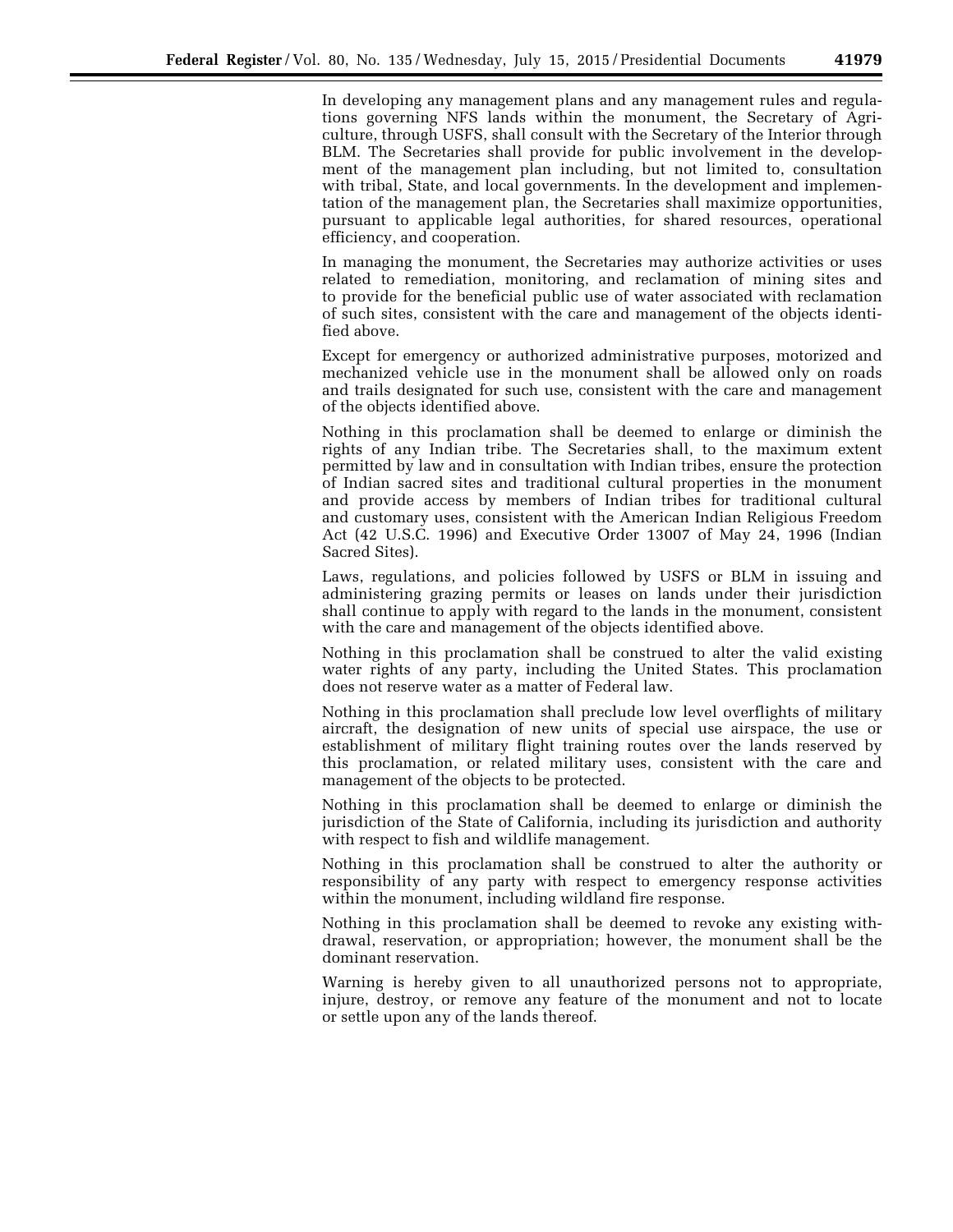IN WITNESS WHEREOF, I have hereunto set my hand this tenth day of July, in the year of our Lord two thousand fifteen, and of the Independence of the United States of America the two hundred and fortieth.

Sent

÷

Billing code 3295–F5–P

۳